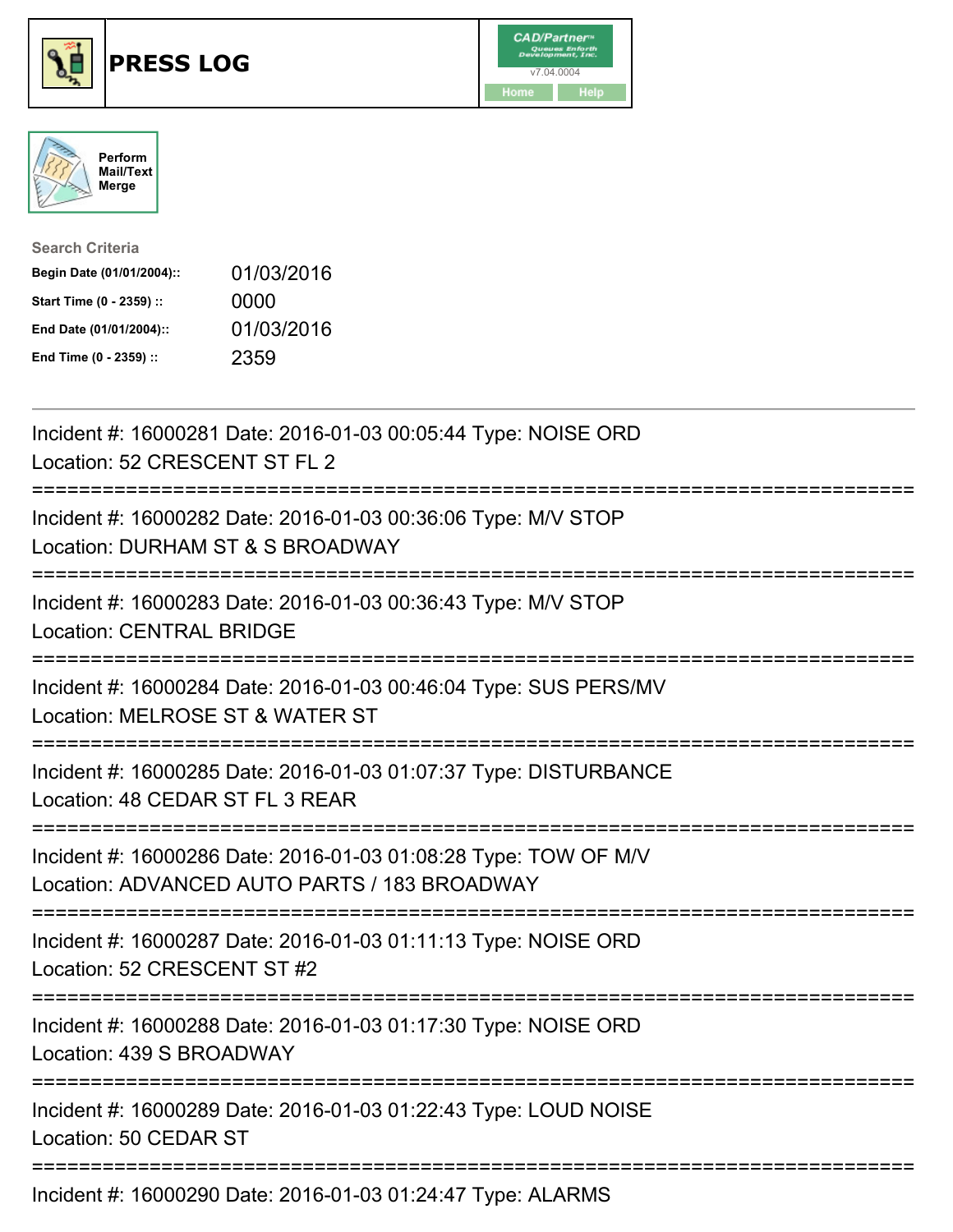Location: 55 SAUNDERS ST

=========================================================================== Incident #: 16000291 Date: 2016-01-03 01:26:24 Type: AUTO ACC/NO PI Location: BROADWAY & LOWELL ST =========================================================================== Incident #: 16000292 Date: 2016-01-03 01:41:24 Type: TOW OF M/V Location: TRESPASS TOW 555ZX6 / 26 WELLS ST =========================================================================== Incident #: 16000293 Date: 2016-01-03 02:05:04 Type: TOW OF M/V Location: TRESPASS TOW 2KZ155 / 26 ROWE ST =========================================================================== Incident #: 16000294 Date: 2016-01-03 02:16:40 Type: NOISE ORD Location: 26 EXETER ST =========================================================================== Incident #: 16000295 Date: 2016-01-03 02:25:11 Type: TOW OF M/V Location: 62 RAILROAD ST =========================================================================== Incident #: 16000296 Date: 2016-01-03 02:26:55 Type: NOISE ORD Location: 101 MYRTLE ST FL 2 =========================================================================== Incident #: 16000297 Date: 2016-01-03 02:38:42 Type: AUTO ACC/UNK PI Location: 62 ALLSTON ST =========================================================================== Incident #: 16000298 Date: 2016-01-03 03:02:34 Type: DOMESTIC/PROG Location: 18 ADAMS ST #19 =========================================================================== Incident #: 16000299 Date: 2016-01-03 03:04:04 Type: MEDIC SUPPORT Location: 383 HAVERHILL ST #10 =========================================================================== Incident #: 16000300 Date: 2016-01-03 03:12:48 Type: SHOTS FIRED Location: 11 POPLAR ST =========================================================================== Incident #: 16000301 Date: 2016-01-03 03:20:59 Type: NOISE ORD Location: 153 WARWICK ST FL 1 =========================================================================== Incident #: 16000302 Date: 2016-01-03 03:23:26 Type: B&E/MV/PAST Location: 478 RIVERSIDE DR =========================================================================== Incident #: 16000303 Date: 2016-01-03 03:32:24 Type: ASSSIT AMBULANC Location: 355 PARK ST #308 =========================================================================== Incident #: 16000304 Date: 2016-01-03 03:40:59 Type: CK WELL BEING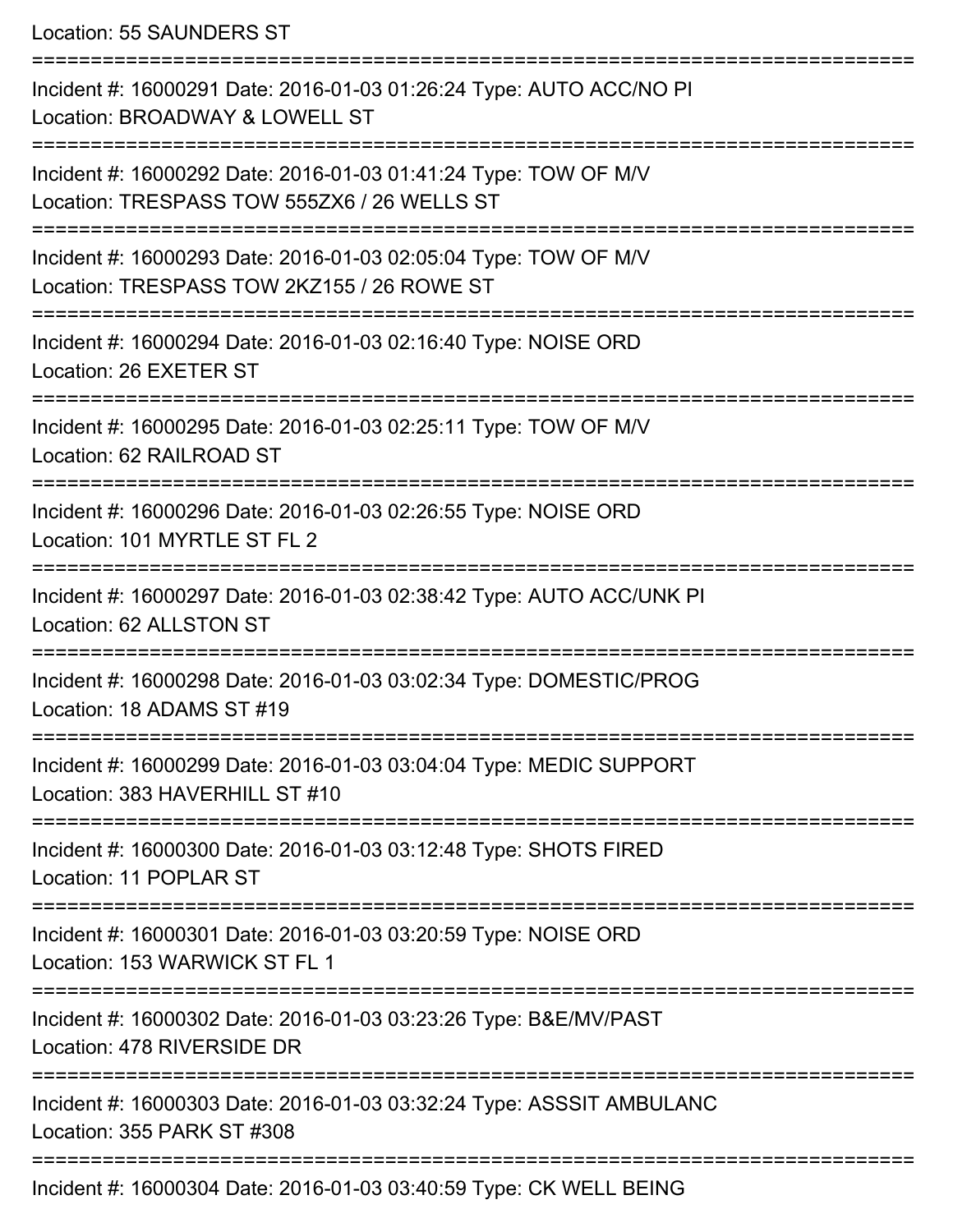| Incident #: 16000305 Date: 2016-01-03 03:45:18 Type: UNKNOWN PROB<br>Location: 197 PROSPECT ST FL 3           |
|---------------------------------------------------------------------------------------------------------------|
| Incident #: 16000306 Date: 2016-01-03 03:57:30 Type: DISTURBANCE<br>Location: 15 WASHINGTON ST                |
| Incident #: 16000307 Date: 2016-01-03 04:01:34 Type: AUTO ACC/NO PI<br>Location: 255 ESSEX ST                 |
| Incident #: 16000308 Date: 2016-01-03 05:12:09 Type: UNWANTEDGUEST<br>Location: 305 PROSPECT ST               |
| Incident #: 16000309 Date: 2016-01-03 07:13:04 Type: PARK & WALK<br>Location: BROADWAY                        |
| Incident #: 16000310 Date: 2016-01-03 08:21:34 Type: DISTURBANCE<br>Location: 93 RAILROAD ST FL 2             |
| Incident #: 16000311 Date: 2016-01-03 08:29:03 Type: ALARMS<br>Location: LAWRENCE CHARTER SCHOOL / 34 WEST ST |
| Incident #: 16000312 Date: 2016-01-03 09:00:24 Type: SUS PERS/MV<br>Location: 63 AMES ST                      |
| Incident #: 16000313 Date: 2016-01-03 09:34:52 Type: KEEP PEACE<br>Location: 466 HAVERHILL ST FL 1STFL        |
| Incident #: 16000314 Date: 2016-01-03 10:18:55 Type: FIGHT<br>Location: 224 WINTHROP AV                       |
| Incident #: 16000315 Date: 2016-01-03 10:43:34 Type: M/V STOP<br>Location: 157 MARGIN ST                      |
| Incident #: 16000316 Date: 2016-01-03 10:56:10 Type: SHOPLIFTING<br>Location: 700 ESSEX ST                    |
| Incident #: 16000318 Date: 2016-01-03 10:57:33 Type: NEIGHBOR PROB<br>Location: 443 HIGH ST FL 2              |
| Incident #: 16000317 Date: 2016-01-03 10:59:39 Type: MEDIC SUPPORT                                            |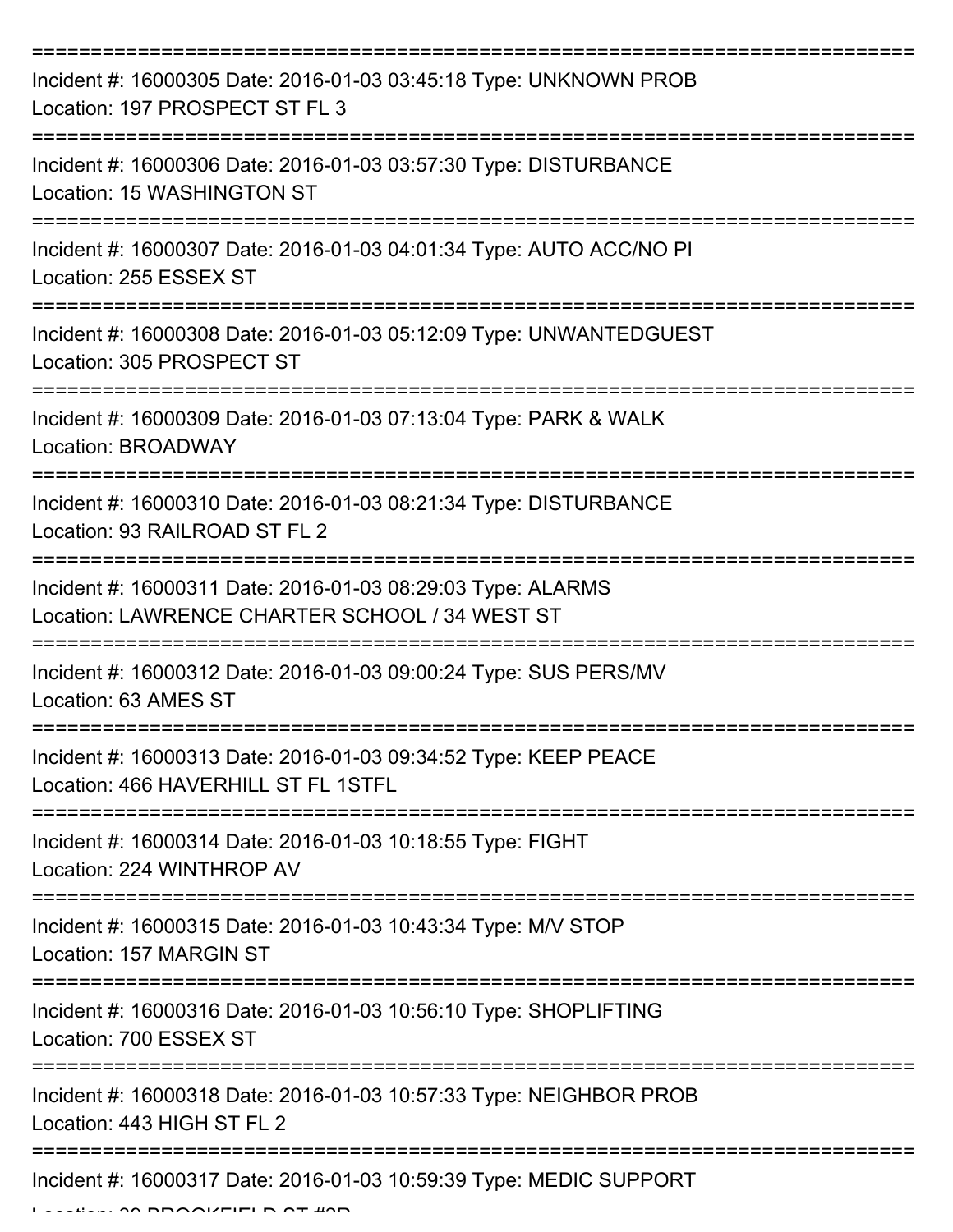| Incident #: 16000320 Date: 2016-01-03 11:02:07 Type: RECOV/STOL/MV<br>Location: SHAWSHEEN RD & ABBOTT      |
|------------------------------------------------------------------------------------------------------------|
| Incident #: 16000319 Date: 2016-01-03 11:02:15 Type: RECOV/STOL/MV<br>Location: 63 AMES ST                 |
| Incident #: 16000321 Date: 2016-01-03 11:27:32 Type: ALARM/BURG<br>Location: M&K AUTO REPAIR / 134 WEST ST |
| Incident #: 16000322 Date: 2016-01-03 11:50:18 Type: SUS PERS/MV<br>Location: 84 WINTHROP AV               |
| Incident #: 16000324 Date: 2016-01-03 11:57:21 Type: SHOTS FIRED<br>Location: 120 MYRTLE ST                |
| Incident #: 16000323 Date: 2016-01-03 11:57:39 Type: MV/BLOCKING<br>Location: 604 HOWARD ST                |
| Incident #: 16000325 Date: 2016-01-03 12:07:26 Type: MV/BLOCKING<br>Location: 495 HAMPSHIRE ST             |
| Incident #: 16000326 Date: 2016-01-03 12:12:42 Type: SUS PERS/MV<br>Location: 545 ANDOVER ST               |
| Incident #: 16000327 Date: 2016-01-03 12:24:29 Type: M/V STOP<br><b>Location: FERRY ST</b>                 |
| Incident #: 16000329 Date: 2016-01-03 12:26:24 Type: RECOV/STOL/MV<br>Location: 19 BENNETT ST              |
| Incident #: 16000328 Date: 2016-01-03 12:26:32 Type: SUS PERS/MV<br>Location: 8 E HAVERHILL ST             |
| Incident #: 16000330 Date: 2016-01-03 12:32:18 Type: M/V STOP<br>Location: 106 PARKER ST                   |
| Incident #: 16000331 Date: 2016-01-03 12:53:08 Type: KEEP PEACE<br>Location: 61 TENNEY ST                  |
| Incident #: 16000332 Date: 2016-01-03 12:56:15 Type: SUS PERS/MV                                           |

Location: CANIAL ST & HINHON ST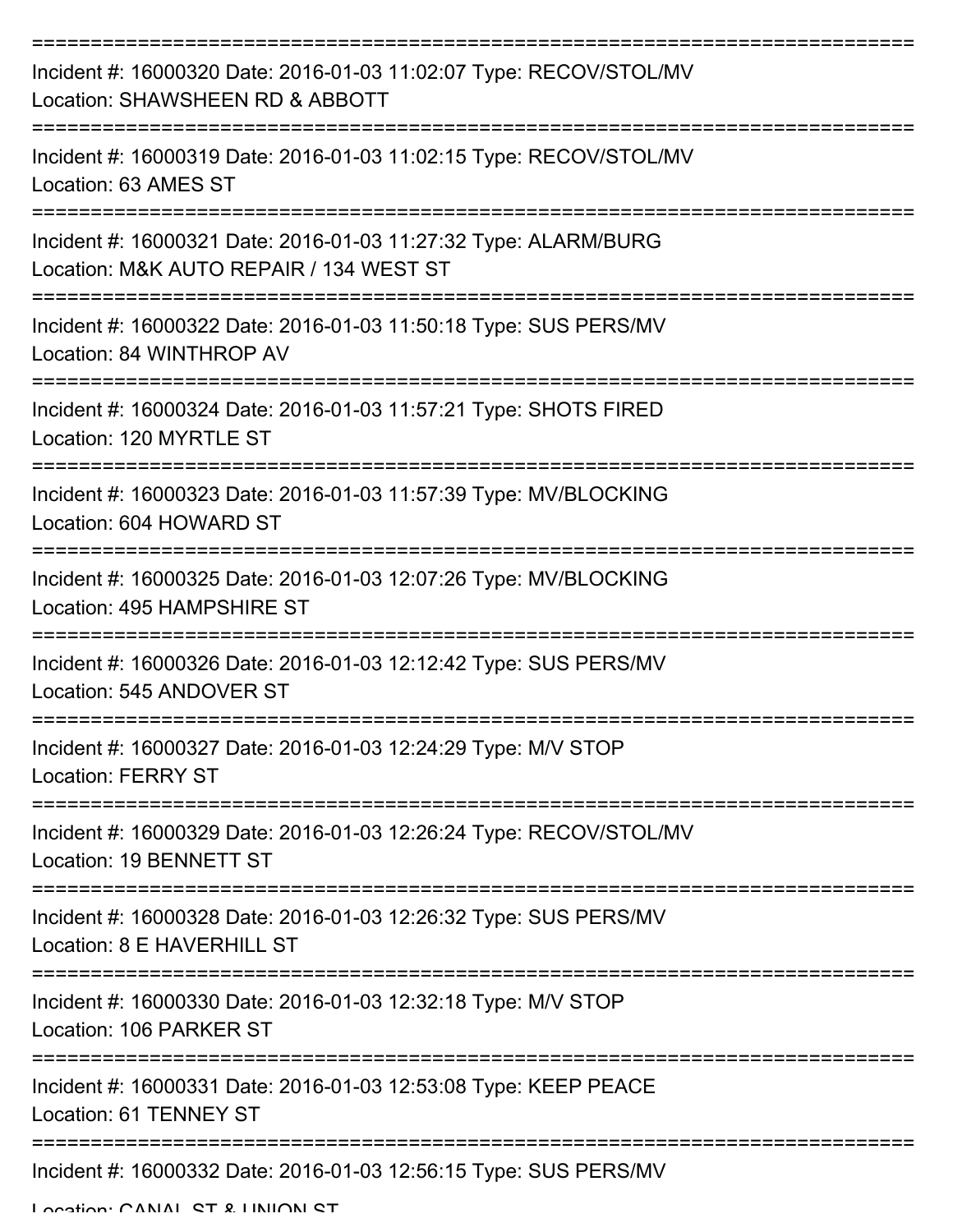| Incident #: 16000333 Date: 2016-01-03 12:56:37 Type: LOST PROPERTY<br><b>Location: 44 ARLINGTON ST</b>                            |
|-----------------------------------------------------------------------------------------------------------------------------------|
| Incident #: 16000334 Date: 2016-01-03 12:58:14 Type: ALARM/BURG<br>Location: BUTLER RENTAL / 293 HAMPSHIRE ST                     |
| Incident #: 16000335 Date: 2016-01-03 12:58:48 Type: ALARM/BURG<br>Location: CITY HALL / 200 COMMON ST                            |
| Incident #: 16000336 Date: 2016-01-03 13:02:03 Type: MV/BLOCKING<br>Location: 34 WALNUT ST                                        |
| Incident #: 16000337 Date: 2016-01-03 13:15:01 Type: MISSING PERS<br>Location: 21 E HAVERHILL ST                                  |
| Incident #: 16000338 Date: 2016-01-03 13:24:33 Type: CK WELL BEING<br>Location: 4 AVON ST FL 1STFL                                |
| Incident #: 16000339 Date: 2016-01-03 13:41:31 Type: CK WELL BEING<br>Location: 65 UNION ST                                       |
| Incident #: 16000341 Date: 2016-01-03 13:45:41 Type: CK WELL BEING<br>Location: 333 SALEM ST #B                                   |
| Incident #: 16000340 Date: 2016-01-03 13:48:28 Type: DOMESTIC/PROG<br>Location: 7 FARLEY ST<br>=================                  |
| Incident #: 16000342 Date: 2016-01-03 14:05:18 Type: UNWANTEDGUEST<br>Location: 61 BRADFORD ST #4<br>---------------------------- |
| Incident #: 16000343 Date: 2016-01-03 14:15:19 Type: SUS PERS/MV<br>Location: 47 WOODLAND ST                                      |
| Incident #: 16000344 Date: 2016-01-03 14:22:55 Type: DISTURBANCE<br>Location: 99 FARNHAM ST                                       |
| Incident #: 16000345 Date: 2016-01-03 14:35:40 Type: MV/BLOCKING<br>Location: HAVERHILL ST & NEWBURY ST                           |
| Incident #: 16000346 Date: 2016-01-03 14:39:32 Type: KEEP PEACE                                                                   |

Location: 36 YOUNG AV #B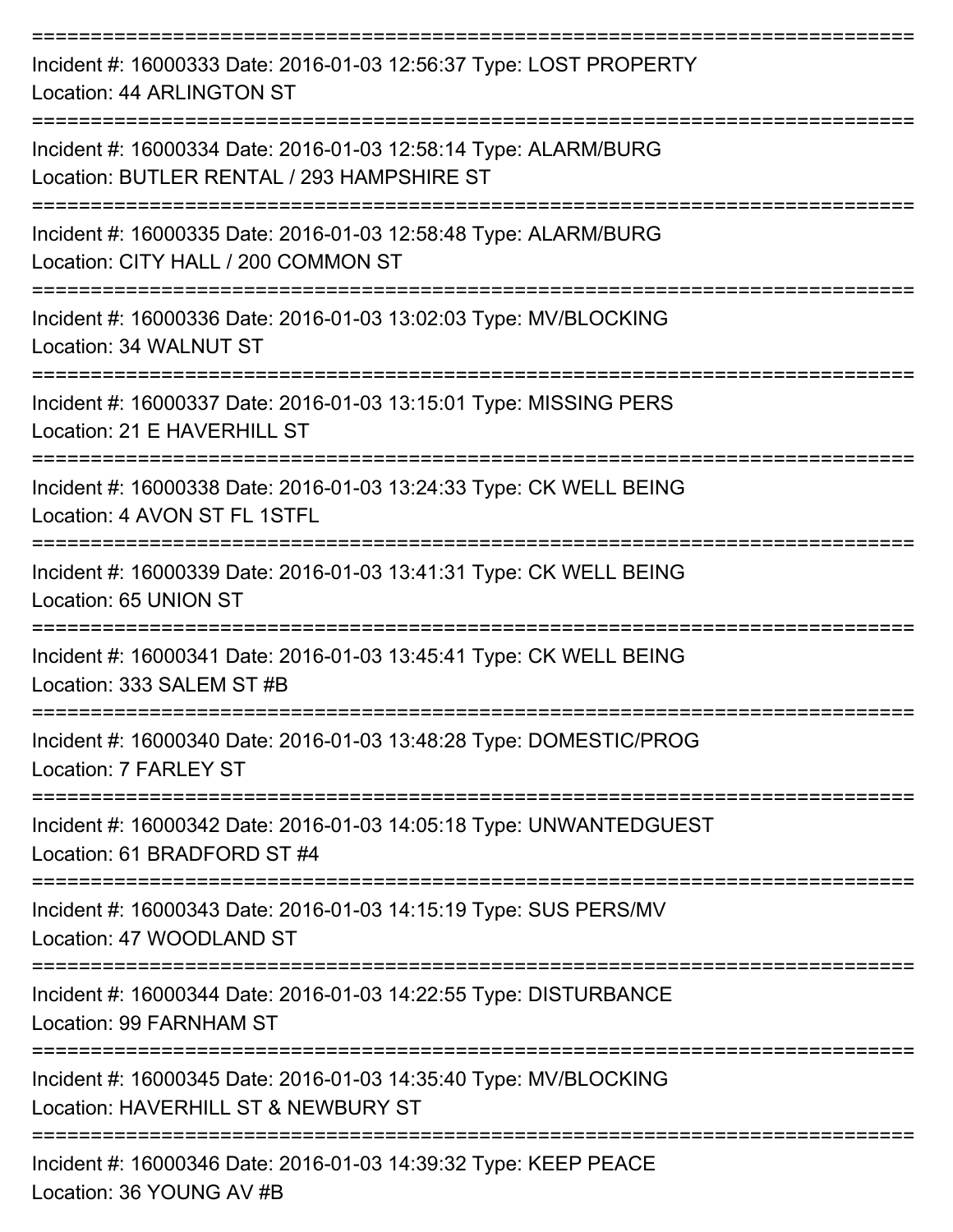Incident #: 16000347 Date: 2016-01-03 14:43:56 Type: DOMESTIC/PROG Location: 3 BROADWAY CT =========================================================================== Incident #: 16000348 Date: 2016-01-03 14:59:21 Type: M/V STOP Location: BARNARD RD & MT VERNON ST =========================================================================== Incident #: 16000349 Date: 2016-01-03 15:09:05 Type: DISTURBANCE Location: 265 ESSEX ST =========================================================================== Incident #: 16000350 Date: 2016-01-03 15:56:13 Type: DISTURBANCE Location: 160 SPRUCE ST =========================================================================== Incident #: 16000351 Date: 2016-01-03 15:56:47 Type: ALARM/BURG Location: OASIS ADULT HEALTH CENTER / 120 BROADWAY =========================================================================== Incident #: 16000352 Date: 2016-01-03 15:58:18 Type: UNWANTEDGUEST Location: 592 S UNION ST =========================================================================== Incident #: 16000353 Date: 2016-01-03 15:59:23 Type: MISSING PERS Location: 170 LAWRENCE ST FI 2 =========================================================================== Incident #: 16000354 Date: 2016-01-03 16:14:47 Type: SUICIDE ATTEMPT Location: 25 WARREN ST =========================================================================== Incident #: 16000355 Date: 2016-01-03 16:31:13 Type: LARCENY/PAST Location: 1 CANAL ST =========================================================================== Incident #: 16000356 Date: 2016-01-03 16:43:06 Type: SUS PERS/MV Location: 212 BOXFORD ST =========================================================================== Incident #: 16000357 Date: 2016-01-03 17:10:54 Type: UNATENEDCHILD Location: 473 ESSEX ST FL 3 =========================================================================== Incident #: 16000358 Date: 2016-01-03 17:17:49 Type: DISTURBANCE Location: 21 OHIO AV #1 FL 1 =========================================================================== Incident #: 16000359 Date: 2016-01-03 17:21:37 Type: LARCENY/PAST Location: FAMILY DOLLAR / 69 WINTHROP AV =========================================================================== Incident #: 16000360 Date: 2016-01-03 17:34:14 Type: LARCENY/PAST Location: 32 LAWRENCE ST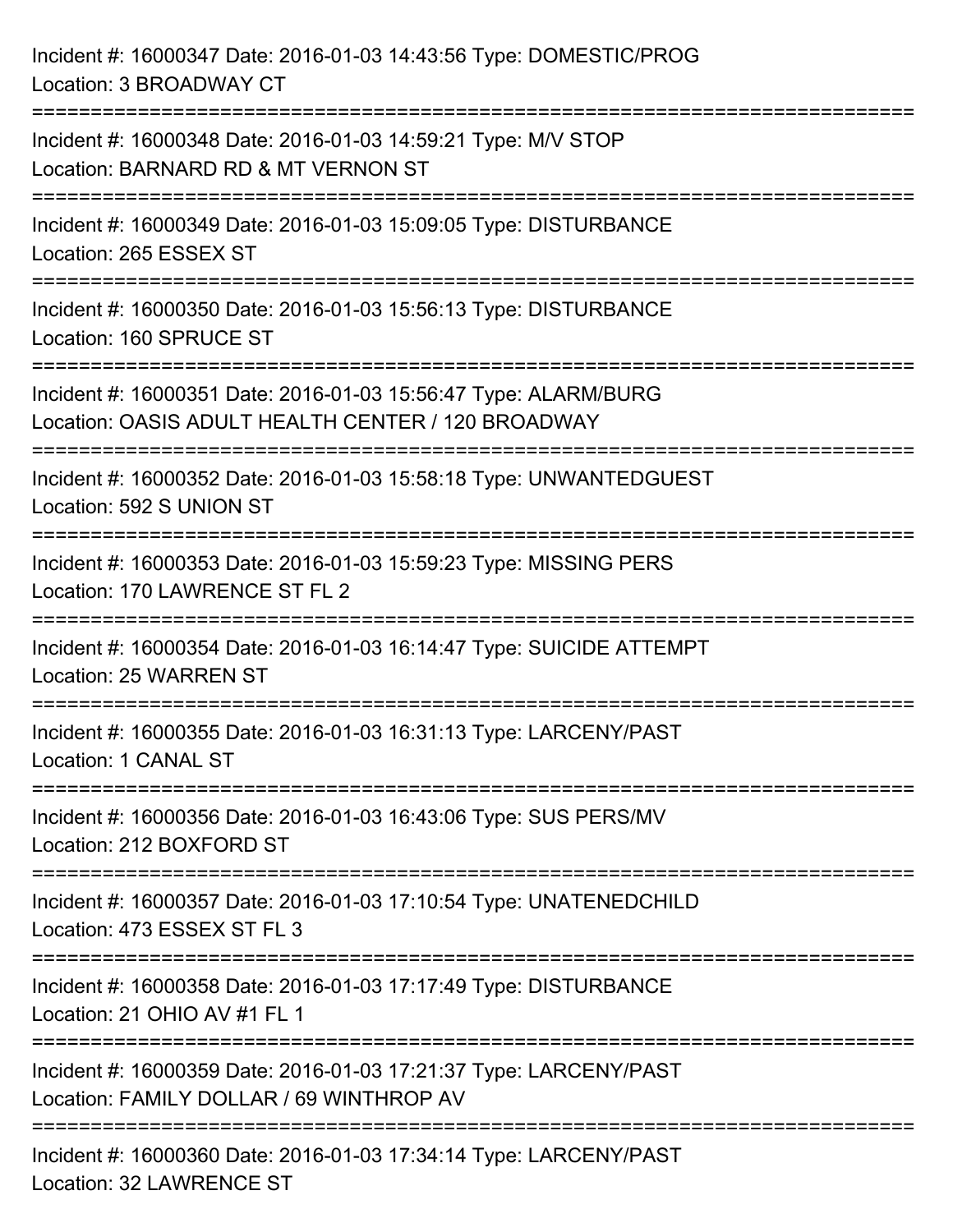| Incident #: 16000361 Date: 2016-01-03 18:06:41 Type: M/V STOP<br><b>Location: CENTRAL BRIDGE</b>        |
|---------------------------------------------------------------------------------------------------------|
| Incident #: 16000362 Date: 2016-01-03 18:08:52 Type: M/V STOP<br>Location: EASTON ST & S BROADWAY       |
| Incident #: 16000363 Date: 2016-01-03 18:42:15 Type: TOW OF M/V<br>Location: 233 HAMPSHIRE ST           |
| Incident #: 16000364 Date: 2016-01-03 18:51:25 Type: ALARM/BURG<br>Location: 80 BODWELL ST              |
| Incident #: 16000365 Date: 2016-01-03 19:09:37 Type: STOL/MV/PAS<br>Location: 490 HOWARD ST             |
| Incident #: 16000366 Date: 2016-01-03 19:12:01 Type: SUS PERS/MV<br>Location: 248 BROADWAY              |
| Incident #: 16000367 Date: 2016-01-03 19:15:52 Type: M/V STOP<br>Location: HAVERHILL ST & LAWRENCE ST   |
| Incident #: 16000368 Date: 2016-01-03 19:35:06 Type: MEDIC SUPPORT<br>Location: 29 PEMBROKE DR          |
| Incident #: 16000369 Date: 2016-01-03 19:39:22 Type: TOW/REPOSSED<br>Location: 41 TRENTON ST            |
| Incident #: 16000370 Date: 2016-01-03 19:40:40 Type: MV/BLOCKING<br>Location: HAVERHILL ST & NEWBURY ST |
| Incident #: 16000371 Date: 2016-01-03 19:58:47 Type: GUN CALL<br>Location: METHUEN ST LGH AMBULANCE     |
| Incident #: 16000372 Date: 2016-01-03 20:07:44 Type: ALARM/BURG<br>Location: 342 BROADWAY               |
| Incident #: 16000373 Date: 2016-01-03 20:09:05 Type: NOISE ORD<br>Location: 4 INMAN ST #25              |
| Incident #: 16000374 Date: 2016-01-03 20:15:29 Type: DOMESTIC/PROG<br>Location: 419 LOWELL ST #1 FL 1   |

===========================================================================